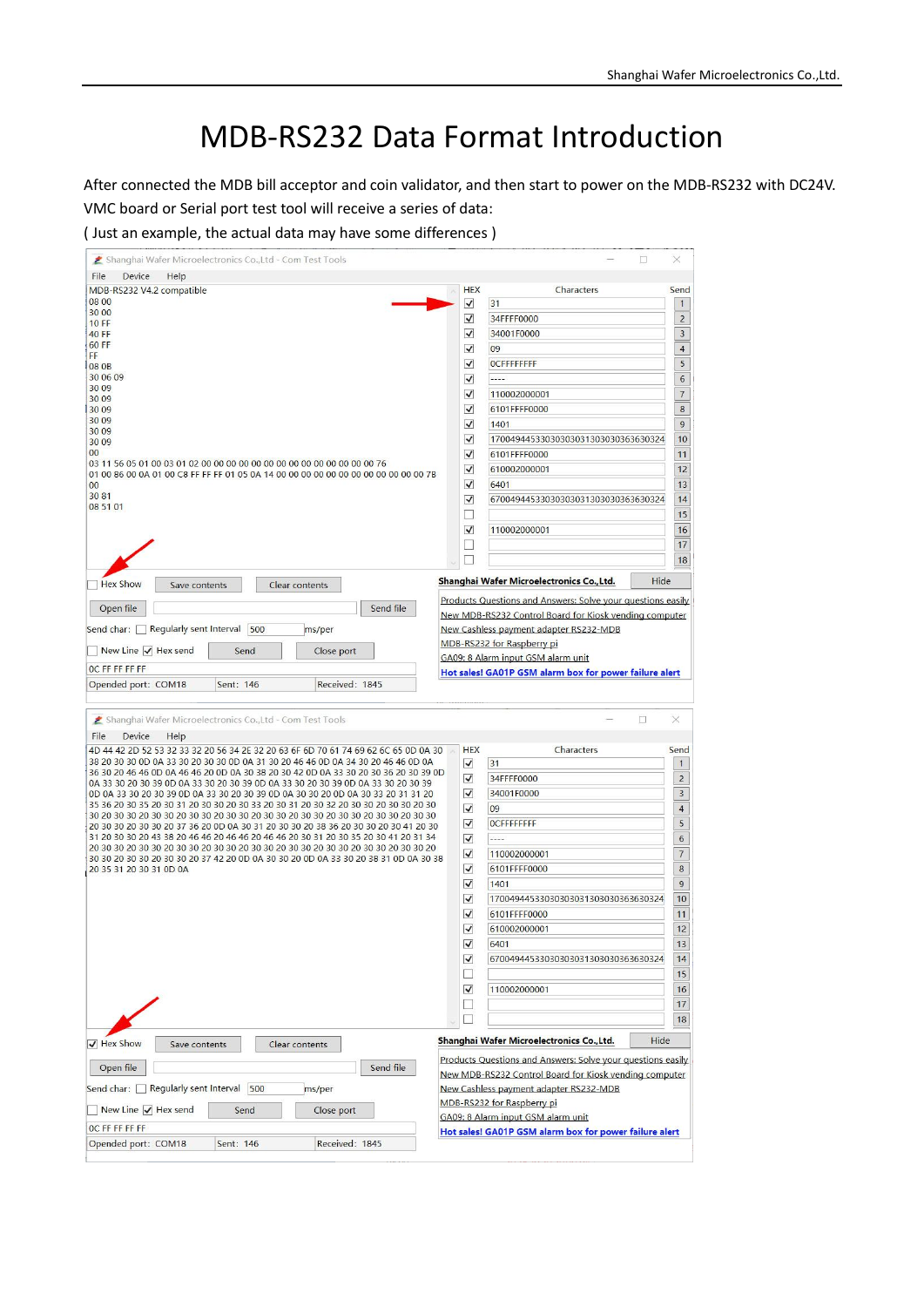4D 44 42 2D 52 53 32 33 32 20 56 34 2E 32 20 63 6F 6D 70 61 74 69 62 6C 65 0D 0A 30 38 20 30 30 0D 0A 33 30 20 30 30 0D 0A 31 30 20 46 46 0D 0A 34 30 20 46 46 0D 0A 36 30 20 46 46 0D 0A 46 46 20 0D 0A 30 38 20 30 42 0D 0A 33 30 20 30 36 20 30 39 0D 0A 33 30 20 30 39 0D 0A 33 30 20 30 39 0D 0A 33 30 20 30 39 0D 0A 33 30 20 30 39 0D 0A 33 30 20 30 39 0D 0A 33 30 20 30 39 0D 0A 30 30 20 0D 0A 30 33 20 31 31 20 35 36 20 30 35 20 30 31 20 30 30 20 30 33 20 30 31 20 30 32 20 30 30 20 30 30 20 30 30 20 30 30 20 30 30 20 30 30 20 30 30 20 30 30 20 30 30 20 30 30 20 30 30 20 30 30 20 30 30 20 30 30 20 37 36 20 0D 0A 30 31 20 30 30 20 38 36 20 30 30 20 30 41 20 30 31 20 30 30 20 43 38 20 46 46 20 46 46 20 46 46 20 30 31 20 30 35 20 30 41 20 31 34 20 30 30 20 30 30 20 30 30 20 30 30 20 30 30 20 30 30 20 30 30 20 30 30 20 30 30 20 30 30 20 30 30 20 30 30 20 37 42 20 0D 0A 30 30 20 0D 0A 33 30 20 38 31 0D 0A 30 38 20 35 31 20 30 31 0D 0A

We need to convert these data into ASCII format, which can be directly and easily compared with the MDB protocol. If the serial port tool is used for testing, the Serial port tool will have an ASCII display mode, so that it is very easy to observe and understand the data format.

#### Device self-test and status report after power-on

MDB-RS232 V4.2 compatible 4D 44 42 2D 52 53 32 33 32 20 56 34 2E 32 20 63 6F 6D 70 61 74 69 62 6C 65 0D 0A

| 08 00    | 30 38 20 30 30 0D 0A |
|----------|----------------------|
| 30 00    | 33 30 20 30 30 0D 0A |
| 10 FF    | 31 30 20 46 46 0D 0A |
| 40 FF    | 34 30 20 46 46 0D 0A |
| 60 FF    | 36 30 20 46 46 0D 0A |
| FF       | 46 46 20 0D 0A       |
| 08 OB    | 30 38 20 30 42 0D 0A |
| 30.06.09 | 30 36 20 30 39 0D 0A |
| 3009     | 33 30 20 30 39 0D 0A |
| 3009     | 33 30 20 30 39 0D 0A |
| 3009     | 33 30 20 30 39 0D 0A |
| 30.09    | 33 30 20 30 39 0D 0A |
| 3009     | 33 30 20 30 39 0D 0A |
| 30 09    | 33 30 20 30 39 0D 0A |

The PC sends a command to disable, query the configuration, and the device will reply

| PC Send:       | <b>OCFFFFFFFFF</b> |
|----------------|--------------------|
| PC Receive: 00 | 30 30 20 0D 0A     |

PC Send: 09

PC Receive: 03 11 56 05 01 00 03 01 02 00 00 00 00 00 00 00 00 00 00 00 00 00 00 76

30 33 20 31 31 20 35 36 20 30 35 20 30 31 20 30 30 20 30 33 20 30 31 20 30 32 20 30 30 20 30 30 20 30 30 20 30 30 20 30 30 20 30 30 20 30 30 20 30 30 20 30 30 20 30 30 20 30 30 20 30 30 20 30 30 20 30 30 20 37 36 20 0D 0A

### PC Send: 31

PC Receive: 01 00 86 00 0A 01 00 C8 FF FF FF 01 05 0A 14 00 00 00 00 00 00 00 00 00 00 00 00 7B 30 31 20 30 30 20 38 36 20 30 30 20 30 41 20 30 31 20 30 30 20 43 38 20 46 46 20 46 46 20 46 46 20 30 31 20 30 35 20 30 41 20 31 34 20 30 30 20 30 30 20 30 30 20 30 30 20 30 30 20 30 30 20 30 30 20 30 30 20 30 30 20 30 30 20 30 30 20 30 30 20 37 42 20 0D 0A

PC Send: 34FFFF0000 PC Receive: 00 30 30 30 20 0D 0A